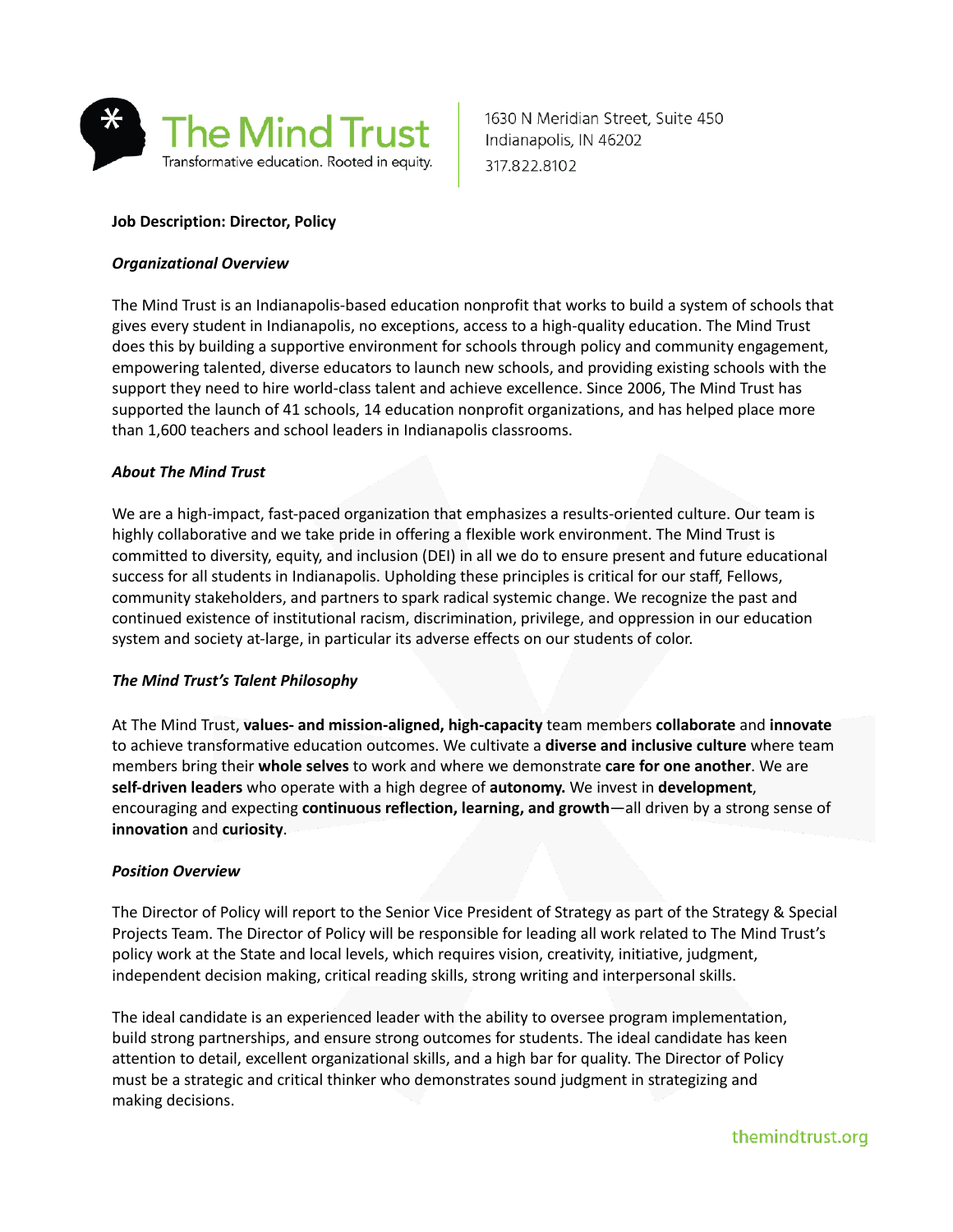## *Position Responsibilities*

- Serve as TMT's internal policy expert
	- o Develop and leverage a deep expertise of the local and national school reform landscape
	- o Develop and maintain national relationships that enable TMT to refine its thinking and continuously improve its policy landscape at both the state and local level
	- o Recommend and develop policy necessary to maintain a policy landscape conducive to autonomous school growth and a portfolio school model, ensuring that Indiana remains one of the strongest policy environments in the country
	- o Research and recommend model policy where applicable
- Support TMT's efforts to pass at least one piece of state or local policy each year
	- o Manage strategic efforts to ensure passage of key legislation
	- o Coordinate the development of TMT's policy and research agenda
	- o Design and manage white paper / report planning and development, managing external vendors as needed
	- o Participate in coalitions to support strong K-12 policy
	- o Read and analyze legislation and local policies, identifying issues that TMT should track and influence
	- o Support CEO & SVP by providing briefs and background research where necessary
- Serve as a key advisor to the SVP Strategy & Special Projects
	- o Develop analyses and recommendations on state & local policy as needed
	- o Serve as an advisor to the SVP on matters related to all Indianapolis work streams
- **Miscellaneous** 
	- o Support miscellaneous projects as needed and other duties as assigned

## *Qualifications*

- Deep commitment to and enthusiasm for The Mind Trust's mission of ensuring that all children have an opportunity to receive an excellent education.
- Significant alignment and belief in The Mind Trust's core values.
- Highly organized with demonstrated ability to simultaneously balance several projects
- Excellent written communication and presentation skills.
- Ability to coordinate and execute logistics with precise attention to detail.
- Ability to work independently as well as collaboratively and thrive in a high-energy, fastpaced environment.
- Ability to incorporate creative approaches to various projects by taking initiative and working independently.
- Ability to build strong partnerships and working relationships with both internal and external stakeholders.
- A bachelor's degree or equivalent combination of education and/or experience required.
- At least five years of policy experience preferred
- Advanced computer skills including Microsoft Office Word, Excel, and PowerPoint required.
- Ability to work flexible schedules including some nights and weekends.
- Ability to travel as necessary.

## *Compensation*